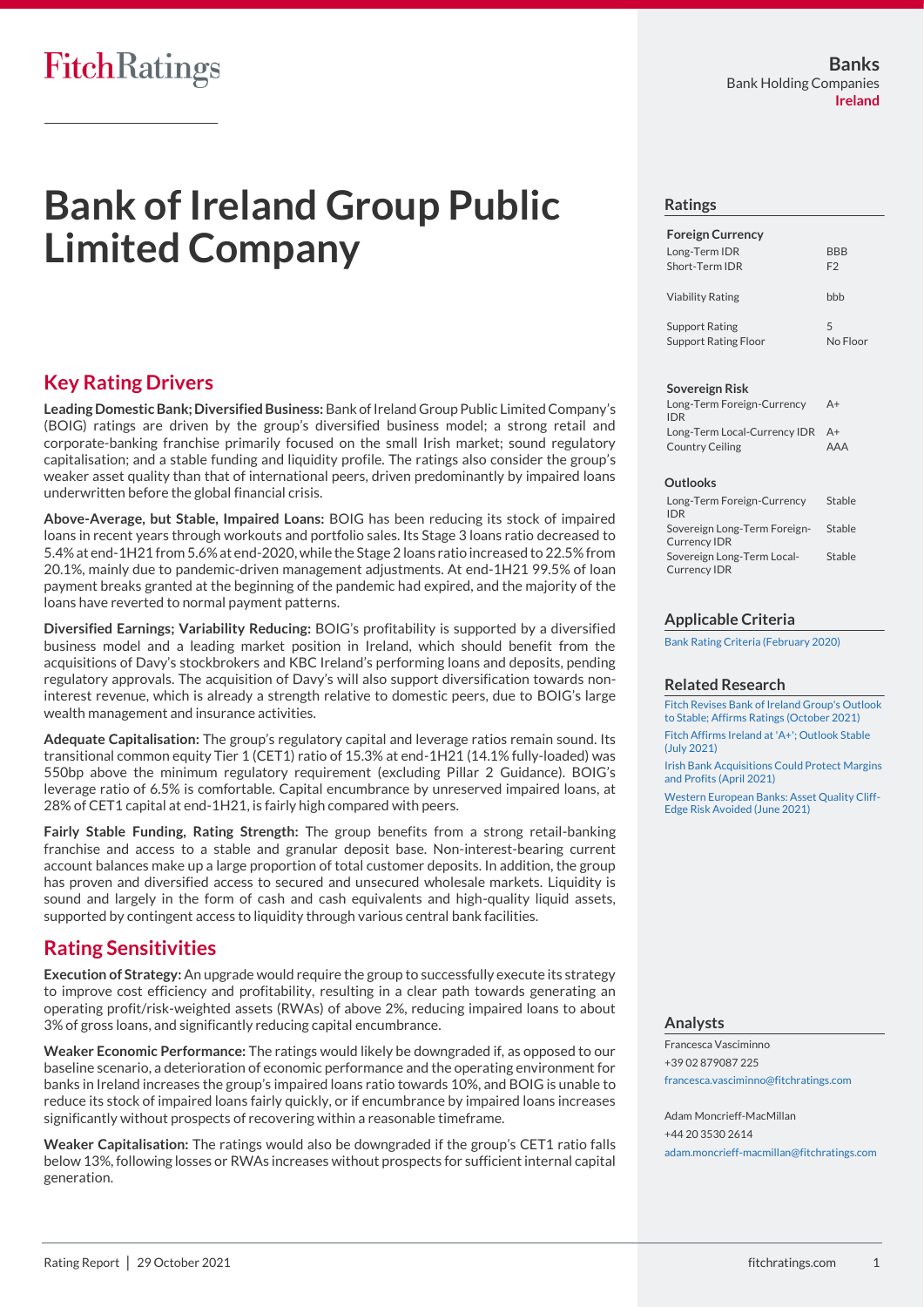## **Issuer Ratings**

| <b>Rating level</b>                  | <b>Bank of Ireland (BOI)</b> | <b>Bank of Ireland UK Plc</b> |
|--------------------------------------|------------------------------|-------------------------------|
| Long-Term IDR                        | BBB+/Stable                  | BBB+/Stable                   |
| Short-Term IDR                       | F2                           | F2                            |
| Viability Rating (VR)                | bbb                          | bbb                           |
| Support Rating                       |                              | 2                             |
| <b>Support Rating Floor</b>          | No Floor                     | $\overline{\phantom{a}}$      |
| Derivative Counterparty Rating (DCR) | BBB+(dcr)                    | BBB+(dcr)                     |
|                                      |                              |                               |

Source: Fitch Ratings

## **Consolidated Assessment**

Fitch assesses BOIG on a consolidated basis. BOIG's VR reflects its role as the group holding company and is aligned with that of its main operating subsidiary, Bank of Ireland (BOI). The equalisation of the VRs reflects the continued absence of double leverage at the holding company level and the absence of material restrictions to the transfer of capital and liquidity across the group, subject to the operating companies meeting regulatory capital and liquidity requirements.

BOI's Long-Term Issuer Default Rating (IDR) and DCR are one notch above the bank's VR to reflect the protection of BOI's senior third-party creditors by resolution funds ultimately raised by BOIG, down-streamed to BOI and designed to protect the operating company's external senior creditors in a group failure. The buffers of junior and down-streamed holding-company senior debt are built to comply with minimum requirement for own funds and eligible liabilities (MREL).

The IDRs of BOI's fully-owned UK subsidiary, Bank of Ireland (UK) Plc (BOI UK), are equalised with BOI's. Our support assessment of BOI UK's and Support Rating of '2' reflects our view that the probability of support from BOI is high. This is underpinned by a record of unquestioned support from the parent, strong integration into the group, high fungibility of capital and funding between BOI UK and the group, and the high reputational risk the group would face in case of BOI UK's default. The IDRs also reflect the protection of its third-party senior liabilities provided by the group's buffers of junior and senior debt.

## **Debt Rating Classes**

| <b>Rating level</b>      | <b>BOIG</b>      | <b>BOI</b> |
|--------------------------|------------------|------------|
| Senior unsecured         | <b>BBB</b>       | BBB+       |
| Tier 2 subordinated debt | $BB+$            | $BB+$      |
| Additional Tier 1 (AT1)  | B <sub>B</sub> - |            |
| Source: Fitch Ratings    |                  |            |

Senior debt ratings are in line with the banks' Long-Term IDRs.

Subordinated Tier 2 debt ratings are notched down twice from the banks' VRs, reflecting the likelihood of poor recovery prospects for the notes arising from subordination in the event of a non-viability event. We do not notch for non-performance risk because the terms of the notes do not provide for loss absorption on a going-concern basis.

AT1 notes are rated four notches below BOIG's VR, comprising two notches for loss severity relative to senior unsecured creditors, and two notches for incremental non-performance risk.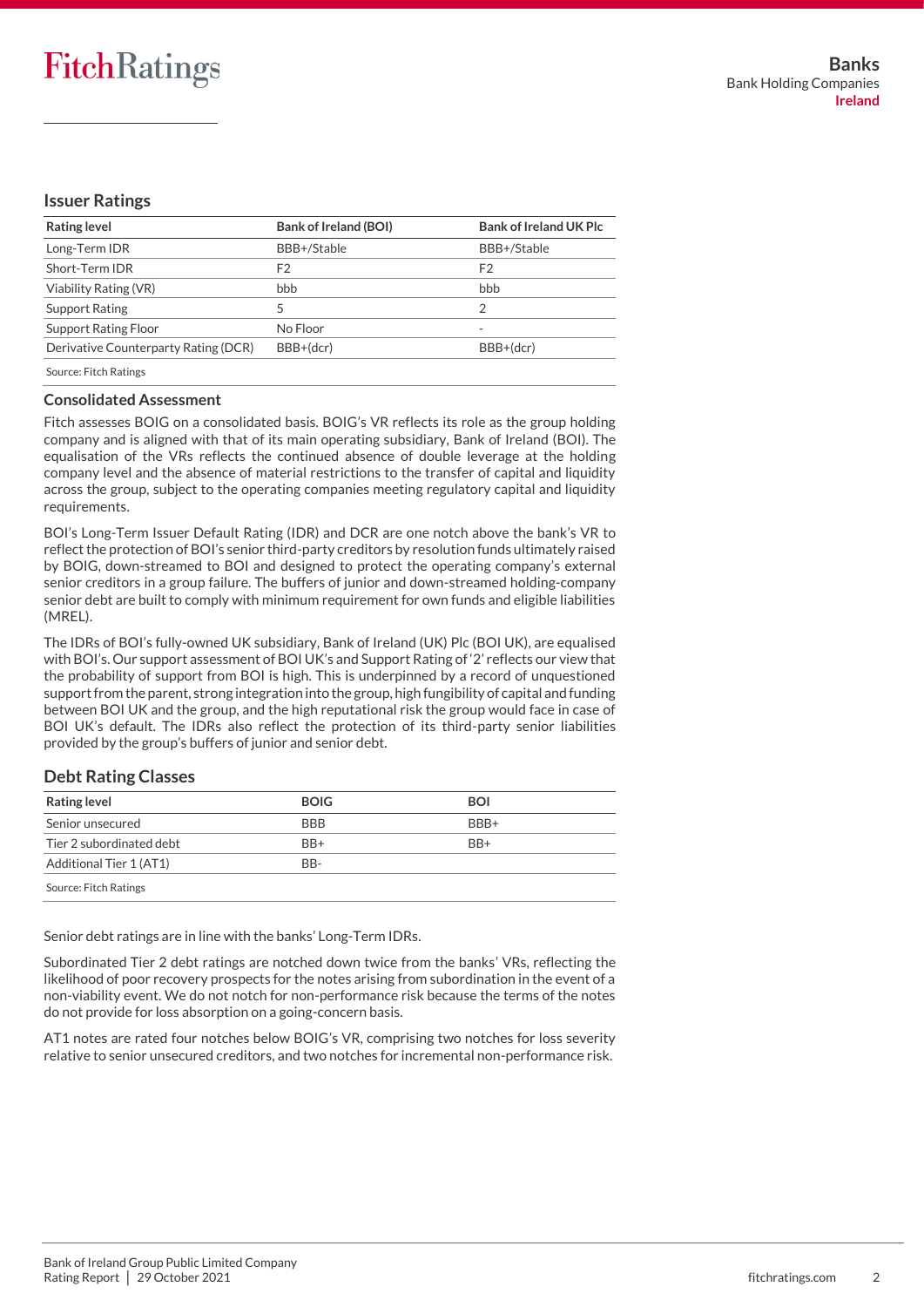#### **Ratings Navigator Banks Ratings Navigator aaa aaa AAA AAA** Stable **aa+ aa+ AA+ AA+** Stable **aa aa AA AA** Stable **aa- aa- AA- AA-** Stable **a+ a+ A+ A+** Stable **a a A A** Stable **a- a- A- A-** Stable **bbb+ bbb+ BBB+ BBB+** Stable **bbb bbb BBB BBB** Stable **bbb- bbb- BBB- BBB-** Stable **bb+ bb+ BB+ BB+** Stable **bb bb BB BB** Stable **bb- bb- BB- BB-** Stable **b+ b+ B+ B+** Stable **b b B B** Stable **b- b- B- B-** Stable **ccc+ ccc+ CCC+ CCC+** Stable **ccc ccc CCC CCC** Stable **ccc- ccc- CCC- CCC-** Stable **cc cc CC CC** Stable **c c C C** Stable **f f NF D or RD** Stable Peer Ratings Operating Company Profile Management & Peer Ratings Environment Environment **Issuer Default Profile**<br>Capitalisation & Funding & Viability Rating Support Rating Issuer Def **Leverage Risk Appetite**<br>Risk Appetite **Support Rating Support Rating Support Rating Support Rating** Asset Quality **Farnings & Capitalisation & Funding & Viability Rating Theor**<br>Asset Quality Profitability Leverage Liquidity Financial Profile Funding & **Liquidity Bank of Ireland Group Public Limited Company ESG Relevance:**

## **Significant Changes**

## **Operating Environment Back to Stable Amid Robust Economic Rebound**

We revised the outlook on the operating environment for Irish banks to stable from negative. Immediate pandemic-related risks have largely receded for the banks and we expect the Irish economy will continue to perform strongly after a robust rebound this year, which should continue to support the banks' performances and further risk reduction.

Fitch expects robust economic activity to continue in Ireland, with 14% GDP growth forecast for 2021, before moderating to still very strong levels in 2022 and 2023. Fitch forecasts modified domestic demand, which excludes the GDP-inflating effects of multinational companies and better reflects the country's actual level of economic activity, to recover. Pandemic-related risks should recede and confidence continue to improve in 2022, supported by the unwinding of domestic savings accumulated during the pandemic. The worst-hit sectors should recover given the large fiscal support available since 2Q20.

Our assessment of BOIG's operating environment also considers its material operations in the UK. As the group reduces the balance sheet of its UK subsidiary in line with its plan and expands its Irish loan book through the announced acquisitions, our assessment of the Irish operating environment might become more relevant for the overall VR.

## **Inorganic Transactions**

BOIG announced in 2021 it had reached an agreement to buy Davy's, Ireland's largest stockbroker and to acquire about EUR9 billion predominantly performing loans (including EUR300m of non-performing mortgage loans, at a discount to par) from KBC Bank Ireland and its deposits (about EUR4.4 billion), as KBC Group plans to leave the Irish market. Both transactions are planned to complete in 2022, pending regulatory and competition approvals. The Davy's and KBC acquisitions will be financed by internal capital resources, with the Davy's acquisition expecting to impact the CET1 ratio by 80bp and the KBC acquisition by about120bp.



#### **Peer Group Summary**

| <b>Peer Group Summary</b>                    | Operating<br>Environment | Company<br>Profile | Management Risk Appetite Asset Quality<br>& Strategy |     |     | Earnings &<br>Profitability | Capitalisation<br>& Leverage | Funding &<br>Liauidity | Viability<br>Rating |
|----------------------------------------------|--------------------------|--------------------|------------------------------------------------------|-----|-----|-----------------------------|------------------------------|------------------------|---------------------|
| AIB Group Public Limited Company             | bbb+                     | bbb                | bbb-                                                 | bbb | bb- | bbb                         | bbb                          | bb <sub>b+</sub>       | bbb                 |
| Bank of Ireland Group Public Limited Company | а-                       | bbb+               | bbb+                                                 | bbb | bb+ | bbb                         | bbb                          | bbb+                   | bbb                 |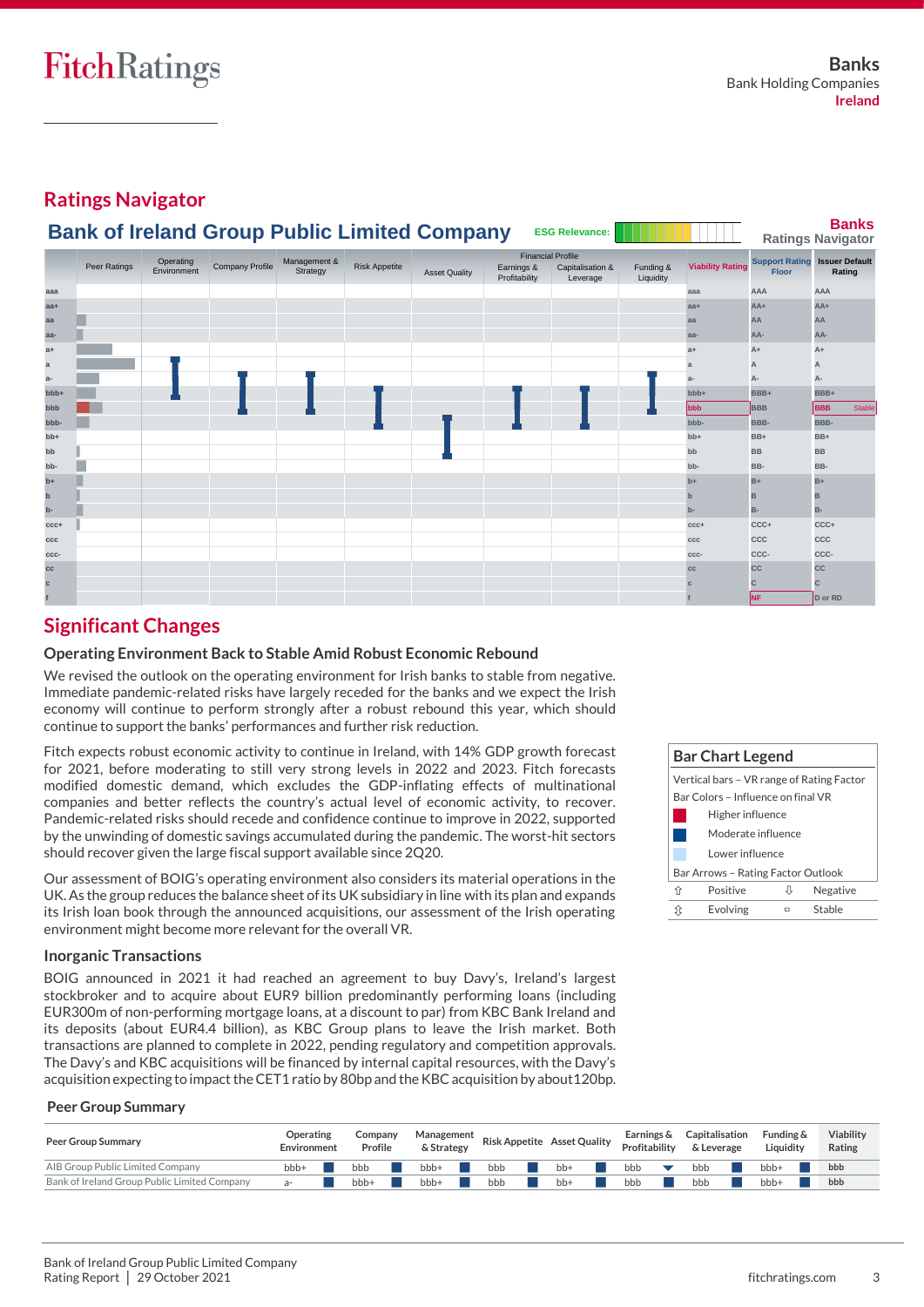## **Company Summary and Key Qualitative Assessment Factors**

## **Dominant Banking Group in Ireland; Diversified Business Model**

BOIG has strong market shares in Ireland across retail and commercial products. The bank benefits from the country's concentrated banking sector, resulting in considerable deposit and loan pricing power. Its business model and company profile are supported by the diversification into the UK and wealth and insurance business in Ireland.

The group's franchise is supported by a large distribution network, including a branch network in Ireland and Northern Ireland (285 at end-1H21; 285 Ireland, 28 Northern Ireland), as well as digital channels. The branch network is currently under resizing, with a further 89 branches expected to close in Ireland, and 15 in Northern Ireland from June 2021 to end-2021. The closure will be offset partly by a new partnership with An Post (the state-owned postal service) which will offer basic banking services to BOIG's clients at over 900 locations across Ireland.

The group's UK business, conducted mainly through its UK subsidiary, is long-standing and has proven a consistent source of revenue. Being a challenger bank with an undiversified business model, limited franchise and relying on third-party partnerships, the UK subsidiary is in the process of restructuring. It is now moving towards a greater focus on specialised higher-margin products.

## **Credible Management; Focus on Reducing Costs, Improving Returns**

BOIG's strategic priorities include addressing the group's cost efficiency with an updated cost target of EUR1.5 billion for 2023, reduced from the EUR1.65 billion targeted for FY2021. This is to be achieved through digitalisation, accelerated by pandemic-induced changes in customer behaviour; branch and headcount reductions; UK business model simplification and a reduced property footprint. Continuing to build on BOIG's source of fee income through its wealth and insurance business remains one of the bank's strategic priorities, and the Davy acquisition should help support this aim. BOIG is set to release updated mid-term targets in a strategy update in 2022.

Sustainably reducing the bank's stock of non-performing exposures (NPEs) by means of organic and non-organic measures is also key. The bank's record of reducing its stock of NPEs is strong and investor demand for Irish assets is supportive, as evidenced by a EUR0.3 billion (gross carrying value of about EUR344 million) NPE transaction in 1H21.

The UK subsidiary has made meaningful progress in shrinking its balance sheet and improving funding costs and net interest margin (NIM). It has also grown the share of higher yielding bespoke mortgage lending and reduced more expensive deposit accounts. Northern Ireland branch closures have already progressed.

## **Sound Underwriting, Adequate Controls, Modest Market Risk**

We consider BOIG's underwriting standards to be broadly in line with international peers' after having been tightened following the financial crisis. Lending over the past ten years has performed well, although it has benefited from low interest rates and a supportive domestic economic environment. Mortgage loan origination in Ireland is conservative and supported by central bank regulations which limit the proportion of higher loan-to-value ratios (LTV) in new lending and a maximum loan-to-income. New average LTV lending in Ireland for BOIG was 74% in 1H21.

The group's risk control framework is adequate and underpinned by persistent oversight from the Irish regulator. BOIG's risk awareness was evidenced by a prudent increase in loan loss provisions early in the coronavirus crisis. About 40% of loan loss allowances at end-1H21 related to Stage 1 and Stage 2 loans.

Gross new lending of EUR6.5 billion (excluding corporate revolving credit facilities) in 1H21 was 12% higher than its 1H20 level, due to an improving recovery to the economy from last year's subdued lending due to impact of the coronavirus. Significant redemptions of EUR7.9 billion offset its gross new lending due to the bank's deleveraging strategy in the UK. But FX effects on the loan book added EUR1.6 billion in 1H21, so the loan book increased by a net 0.7%.

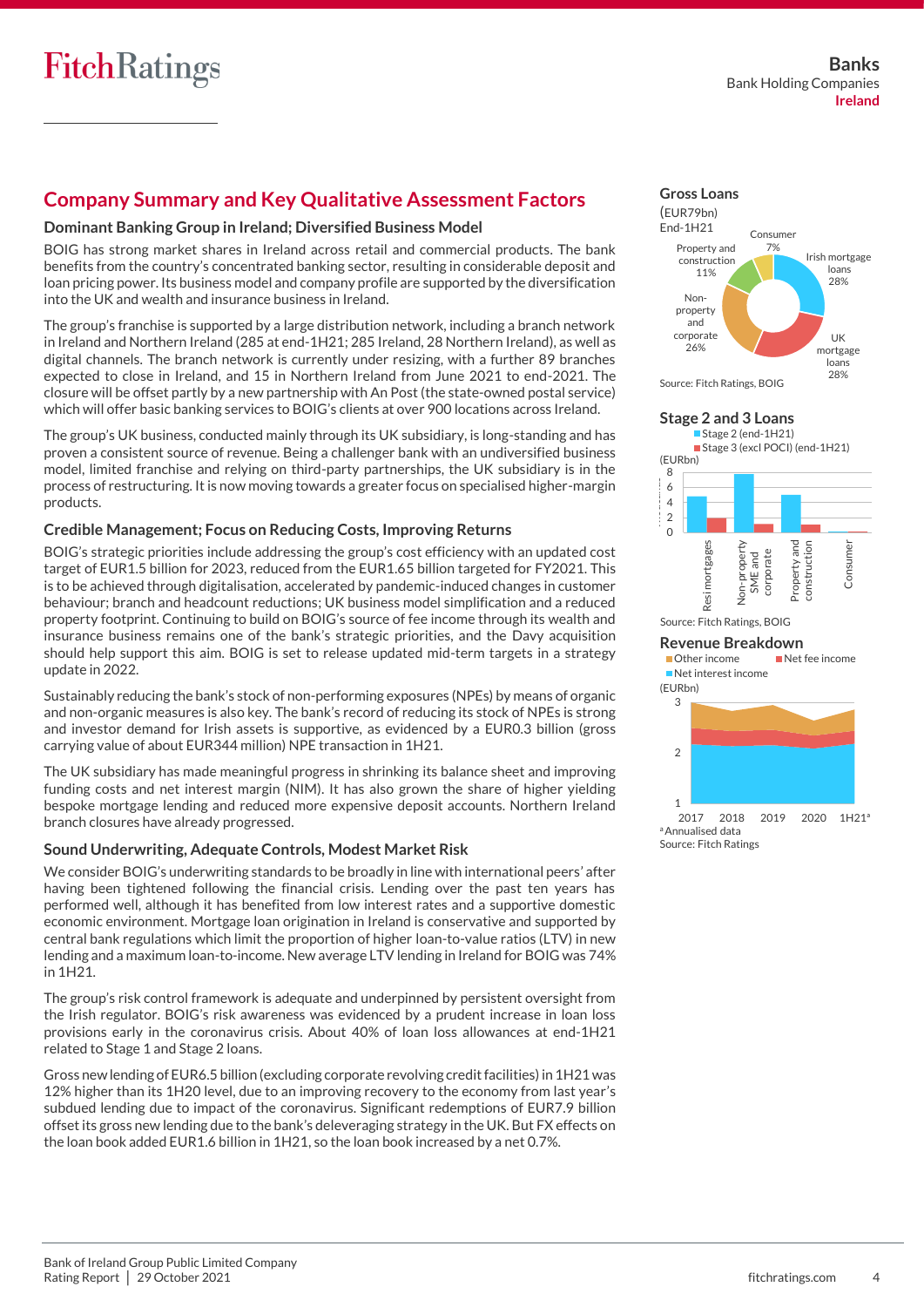## **Summary Financials and Key Ratios**

|                                              | 30 Jun 21                 |                           | 31 Dec 20                | 31 Dec 19                | 31 Dec 18                | 31 Dec 17                |  |  |
|----------------------------------------------|---------------------------|---------------------------|--------------------------|--------------------------|--------------------------|--------------------------|--|--|
|                                              | 6 months -<br>interim     | 6 months -<br>interim     | Year end                 | Year end                 | Year end                 | Year end                 |  |  |
|                                              | (USDm)                    | (EURm)                    | (EURm)                   | (EURm)                   | (EURm)                   | (EURm)                   |  |  |
|                                              | Reviewed -<br>unqualified | Reviewed -<br>unqualified | Audited -<br>unqualified | Audited -<br>unqualified | Audited -<br>unqualified | Audited -<br>unqualified |  |  |
| Summary income statement                     |                           |                           |                          |                          |                          |                          |  |  |
| Net interest and dividend income             | 1,287                     | 1,083.0                   | 2,090.0                  | 2,156.0                  | 2,136.0                  | 2,172.0                  |  |  |
| Net fees and commissions                     | 151                       | 127.0                     | 256.0                    | 305.0                    | 297.0                    | 326.0                    |  |  |
| Other operating income                       | 248                       | 209.0                     | 295.0                    | 488.0                    | 400.0                    | 502.0                    |  |  |
| Total operating income                       | 1,686                     | 1,419.0                   | 2,641.0                  | 2,949.0                  | 2,833.0                  | 3,000.0                  |  |  |
| Operating costs                              | 1,204                     | 1,013.0                   | 1,888.0                  | 1,949.0                  | 1,945.0                  | 2,010.0                  |  |  |
| Pre-impairment operating profit              | 482                       | 406.0                     | 753.0                    | 1,000.0                  | 888.0                    | 990.0                    |  |  |
| Loan and other impairment charges            | 1                         | 1.0                       | 1,133.0                  | 214.0                    | $-42.0$                  | 15.0                     |  |  |
| Operating profit                             | 481                       | 405.0                     | $-380.0$                 | 786.0                    | 930.0                    | 975.0                    |  |  |
| Other non-operating items (net)              | 1                         | $1.0$                     | $-380.0$                 | $-141.0$                 | $-95.0$                  | $-123.0$                 |  |  |
| Tax                                          | 77                        | 65.0                      | $-53.0$                  | 197.0                    | 160.0                    | 160.0                    |  |  |
| Net income                                   | 405                       | 341.0                     | $-707.0$                 | 448.0                    | 675.0                    | 692.0                    |  |  |
| Other comprehensive income                   | 428                       | 360.0                     | $-266.0$                 | 175.0                    | $-19.0$                  | $-369.0$                 |  |  |
| Fitch comprehensive income                   | 833                       | 701.0                     | $-973.0$                 | 623.0                    | 656.0                    | 323.0                    |  |  |
| Summary balance sheet                        |                           |                           |                          |                          |                          |                          |  |  |
| <b>Assets</b>                                |                           |                           |                          |                          |                          |                          |  |  |
| Gross Ioans                                  | 94,296                    | 79,347.0                  | 78,823.0                 | 80,795.0                 | 78,693.0                 | 78,487.0                 |  |  |
| Of which impaired                            | 5,065                     | 4,262.0                   | 4,376.0                  | 3,099.0                  | 4,483.0                  | 4,043.0                  |  |  |
| Loan loss allowances                         | 2,532                     | 2,131.0                   | 2,242.0                  | 1,308.0                  | 1,728.0                  | 2,359.0                  |  |  |
| Net loans                                    | 91,763                    | 77,216.0                  | 76,581.0                 | 79,487.0                 | 76,965.0                 | 76,128.0                 |  |  |
| Interbank                                    | 3,330                     | 2,802.0                   | 2,453.0                  | 3,328.0                  | 2,625.0                  | 2,861.0                  |  |  |
| Derivatives                                  | 1,938                     | 1,631.0                   | 2,217.0                  | 1,999.0                  | 1,724.0                  | 2,348.0                  |  |  |
| Other securities and earning assets          | 44,223                    | 37,212.0                  | 37,518.0                 | 34,663.0                 | 32,812.0                 | 30,285.0                 |  |  |
| Total earning assets                         | 141,254                   | 118,861.0                 | 118,769.0                | 119,477.0                | 114,126.0                | 111,622.0                |  |  |
| Cash and due from banks                      | 29,793                    | 25,070.0                  | 10,953.0                 | 8,325.0                  | 6,033.0                  | 7,379.0                  |  |  |
| Other assets                                 | 7,132                     | 6,001.0                   | 4,032.0                  | 4,081.0                  | 3,510.0                  | 3,553.0                  |  |  |
| <b>Total assets</b>                          | 178,179                   | 149,932.0                 | 133,754.0                | 131,883.0                | 123,669.0                | 122,554.0                |  |  |
| <b>Liabilities</b>                           |                           |                           |                          |                          |                          |                          |  |  |
| Customer deposits                            | 107,674                   | 90,604.0                  | 88,519.0                 | 83,933.0                 | 78,832.0                 | 75,778.0                 |  |  |
| Interbank and other short-term funding       | 15,708                    | 13,218.0                  | 2,506.0                  | 2,214.0                  | 2,549.0                  | 4,430.0                  |  |  |
| Other long-term funding                      | 10,808                    | 9,095.0                   | 7,681.0                  | 10,372.0                 | 10,887.0                 | 10,375.0                 |  |  |
| Trading liabilities and derivatives          | 2,471                     | 2,079.0                   | 2,257.0                  | 2,478.0                  | 1,835.0                  | 1,987.0                  |  |  |
| <b>Total funding</b>                         | 136,661                   | 114,996.0                 | 100,963.0                | 98,997.0                 | 94,103.0                 | 92,570.0                 |  |  |
| Other liabilities                            | 29,142                    | 24,522.0                  | 23,050.0                 | 22,326.0                 | 19,394.0                 | 20,195.0                 |  |  |
| Preference shares and hybrid capital         | 1,298                     | 1,092.0                   | 1,086.0                  | 127.0                    | 121.0                    | 122.0                    |  |  |
| Total equity                                 | 11,078                    | 9,322.0                   | 8,655.0                  | 10,433.0                 | 10,051.0                 | 9,667.0                  |  |  |
| Total liabilities and equity                 | 178,179                   | 149,932.0                 | 133,754.0                | 131,883.0                | 123,669.0                | 122,554.0                |  |  |
| Exchange rate                                |                           | $USD1 =$<br>EUR0.841468   | $USD1 =$<br>EUR0.821963  | $USD1 =$<br>EUR0.89015   | $USD1 =$<br>EUR0.873057  | $USD1 =$<br>EUR0.83382   |  |  |
| Source: Fitch Ratings, Fitch Solutions, BOIG |                           |                           |                          |                          |                          |                          |  |  |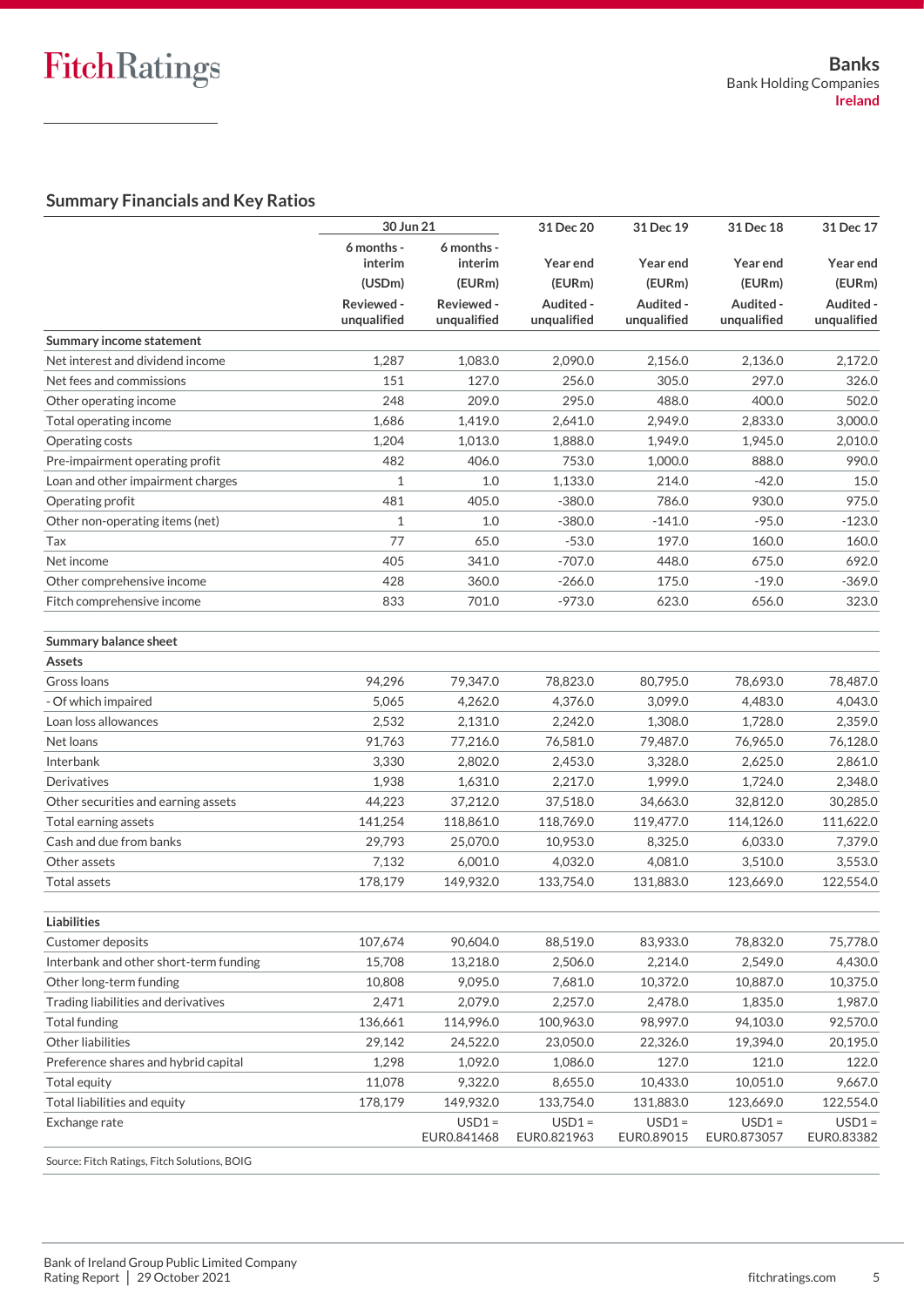## **Summary Financials and Key Ratios**

|                                              | 30 Jun 21 | 31 Dec 20 | 31 Dec 19 | 31 Dec 18 | 31 Dec 17 |  |
|----------------------------------------------|-----------|-----------|-----------|-----------|-----------|--|
| Ratios (annualised as appropriate)           |           |           |           |           |           |  |
|                                              |           |           |           |           |           |  |
| Profitability                                |           |           |           |           |           |  |
| Operating profit/risk-weighted assets        | 1.7       | $-0.8$    | 1.6       | 2.0       | 2.2       |  |
| Net interest income/average earning assets   | 1.8       | 1.8       | 1.8       | 1.9       | n.a.      |  |
| Non-interest expense/gross revenue           | 71.4      | 71.4      | 67.0      | 69.7      | 68.0      |  |
| Net income/average equity                    | 7.7       | $-7.5$    | 4.4       | 6.8       | n.a.      |  |
| Asset quality                                |           |           |           |           |           |  |
| Impaired loans ratio                         | 5.4       | 5.6       | 3.8       | 5.7       | 5.2       |  |
| Growth in gross loans                        | 0.7       | $-2.4$    | 2.7       | 0.3       | n.a.      |  |
| Loan loss allowances/impaired loans          | 50.0      | 51.2      | 42.2      | 38.6      | 58.4      |  |
| Loan impairment charges/average gross loans  | 0.0       | 1.3       | 0.3       | $-0.1$    | n.a.      |  |
| Capitalisation                               |           |           |           |           |           |  |
| Common equity Tier 1 ratio                   | 15.3      | 14.9      | 15.0      | 15.0      | 15.8      |  |
| Fully loaded common equity Tier 1 ratio      | 14.1      | 13.4      | 13.8      | 13.4      | 13.8      |  |
| Tangible common equity/tangible assets       | 5.1       | 5.1       | 6.6       | 6.6       | 6.3       |  |
| Basel leverage ratio                         | 6.5       | 7.1       | 7.1       | 7.0       | 7.0       |  |
| Net impaired loans/common equity Tier 1      | 28.4      | 29.6      | 23.8      | 38.5      | 23.7      |  |
| <b>Funding and liquidity</b>                 |           |           |           |           |           |  |
| Loans/customer deposits                      | 87.6      | 89.1      | 96.3      | 99.8      | 103.6     |  |
| Liquidity coverage ratio                     | 177.0     | 153.0     | 138.0     | 136.0     | 136.0     |  |
| Customer deposits/funding                    | 79.5      | 88.7      | 86.9      | 85.3      | 83.5      |  |
| Net stable funding ratio                     | 138.0     | 138.0     | 131.0     | 130.0     | 127.0     |  |
| Source: Fitch Ratings, Fitch Solutions, BOIG |           |           |           |           |           |  |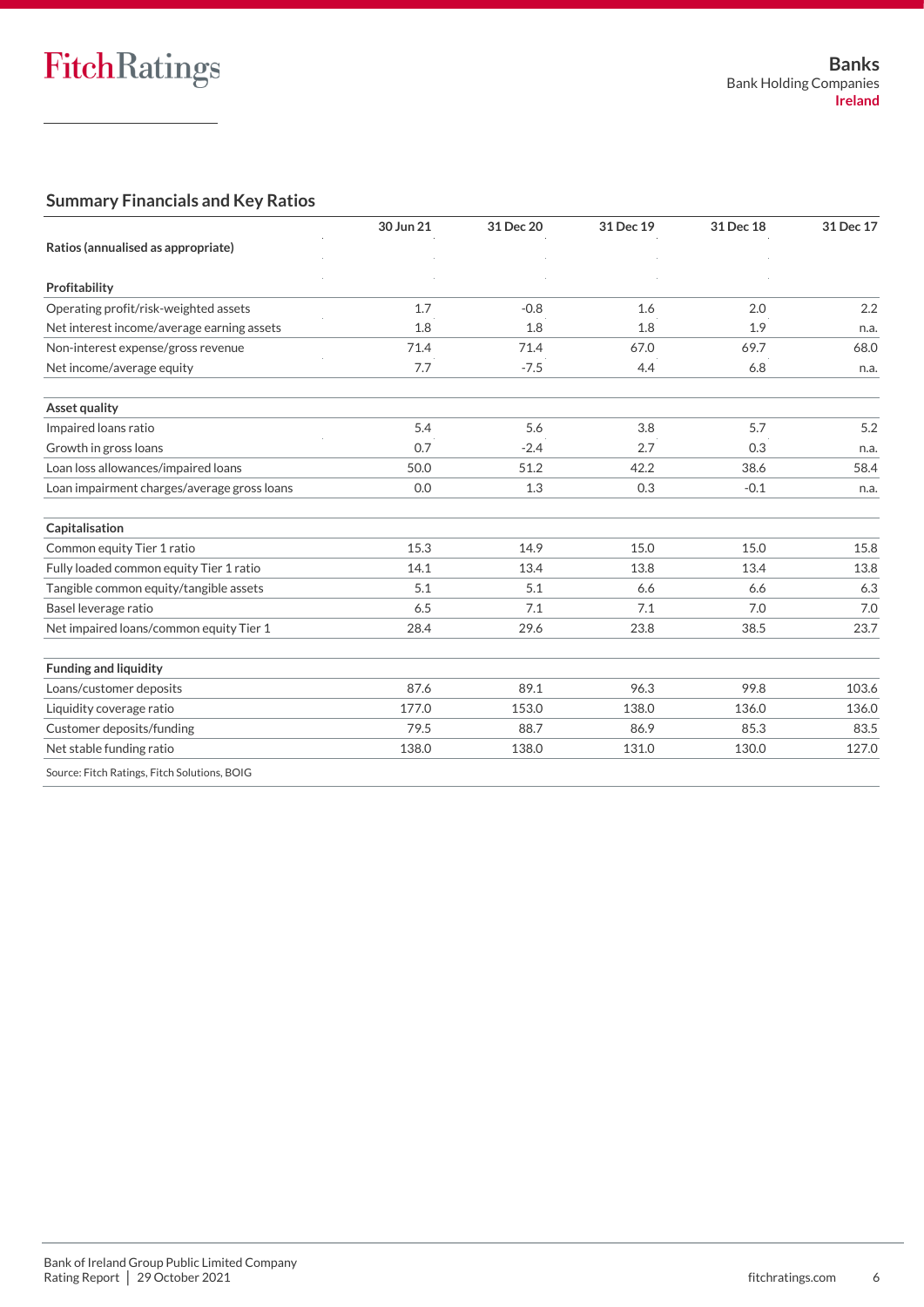## **Key Financial Metrics – Latest Developments**

## **Stable Asset Quality**

BOIG's asset quality metrics before the pandemic were better than those of domestic peers, and thiswas still the case at end-1H21, in part due to a larger proportion of performing UK mortgage loans and the better-performing Irish mortgage book. Residential mortgage loans account for almost half of the group's Stage 3 loans split between Ireland (EUR1.2 billion) and the UK (EUR0.8 billion), with the remainder evenly split between SME and corporates (EUR1.2 billion) and property and construction (EUR1.1 billion).

The binding agreement in October 2021 to acquire KBC's mainly performing loans is expected to reduce BOIG's end-1H21 pro-forma NPE ratio by about 0.4%.

## **Adequate Structural Profitability; Supported by Moderating LICs**

BOIG reported a strong 1H21 with a net income of EUR341 million against a EUR725 million loss for 1H20, which was driven by a EUR937 million impairment charge from the impact of the coronavirus crisis. In 1H21 the bank took a net loan and securities impairment charge of only EUR1 million. The bank expects 2H21 impairment charge to be similar to the 1H21, supported by the existing EUR2.1 billion loan loss allowances. In 1H21 the lower impairments helped to support an annualised operating profit/RWAs ratio of 1.66%, with a larger pre-impairment operating profit, mainly driven by increased insurance income and net trading gains.

The Davy acquisition will include wealth management, and corporate broking and finance services, where the acquisition is expected to be accretive to earnings in the first full year of ownership, excluding transaction-related payments.

BOIG's Fitch calculated cost/income ratio improved to 71% in 1H21 from 78% in 1H20, helped by increased operating income. We expect further improvements over the medium term from loan book expansion and further operational efficiency gains from the bank's simplification program.

## **Adequate Capitalisation**

BOIG's fully-loaded CET1 ratio increased (+70bp over 1H21) to 14.1% at end-1H21, as 90bp of organic capital generation was created due to growth in operating profit and an additional 15bp from an NPE sale. This was offset by 25bp of loan and RWAs growth and 30bp of transformation investment. The total capital ratio increased to 20.5% at end-1H21 driven by CET1 ratio growth and a 'Green' Tier 2 bond of EUR500 million in May 2021. At end-1H21 BOIG had a MREL ratio of 27.6% of RWAs and 10.4% on a leverage basis, fully complying with its January 2022 intermediate binding target 24.95% and 7.59% respectively.

## **Funding a Rating Strength**

BOIG's funding is underpinned by its strong retail banking franchise and access to stable and granular retail deposits. Retail deposits totalled EUR82 billion (Retail Ireland: EUR62 billion; Retail UK: EUR20 billion) at end-1H21, 90% of total customer deposits. Overall customer deposits grew by EUR2 billion in 1H21 due mainly due to higher retail and SME volumes in Ireland, with the loans/deposits (LTD) ratio lowering to 88% at end-1H21 (89% end-2020, 96% end-2019).

BOIG is planning on expanding the threshold for negative rates and expects close to EUR15 billion of customer deposits will go to negative rates by end-2021, around 16% of deposits. At end-1H21 EUR8.5 billion of deposits were on negative rates, up from EUR3.3 billion at end-1H20. Wholesale funding is modest, totalling 15% of total liabilities. The majority of wholesale funding is secured funding from central banks (EUR14 billion), mainly EUR10.8 billion of drawings from TLTRO III.

Liquidity is sound and is in the form of cash and cash equivalents and high-quality liquid assets supported by contingent access to liquidity through various central bank facilities. On-balance sheet liquid assets totalled EUR45.5 billion (30% of total assets); mainly cash and balances at central banks (EUR25 billion) and highly rated government bonds (EUR13 billion). The bank's liquidity coverage ratio and net stable funding ratio have been comfortably above minimum requirements.





**Risk-Weighted Capital Ratios**



#### **Liquidity Metrics**



## **Note on Charts**

Black dashed lines in the charts represent indicative quantitative ranges and corresponding implied scores for Fitch's core financial metrics for banks operating in the environments that Fitch scores in the 'bbb' category. Peer average includes Bank of Ireland Group Public Limited Company (VR: bbb), AIB Group Public Limited Company (bbb), Banco de Sabadell, S.A. (bbb-), CaixaBank, S.A. (bbb+), Credito Emiliano S.p.A. (bbb-), Kutxabank, S.A. (bbb+) and Virgin Money UK PLC (bbb+). Virgin Money UK PLC was excluded from the latest average calculation due to data unavailability.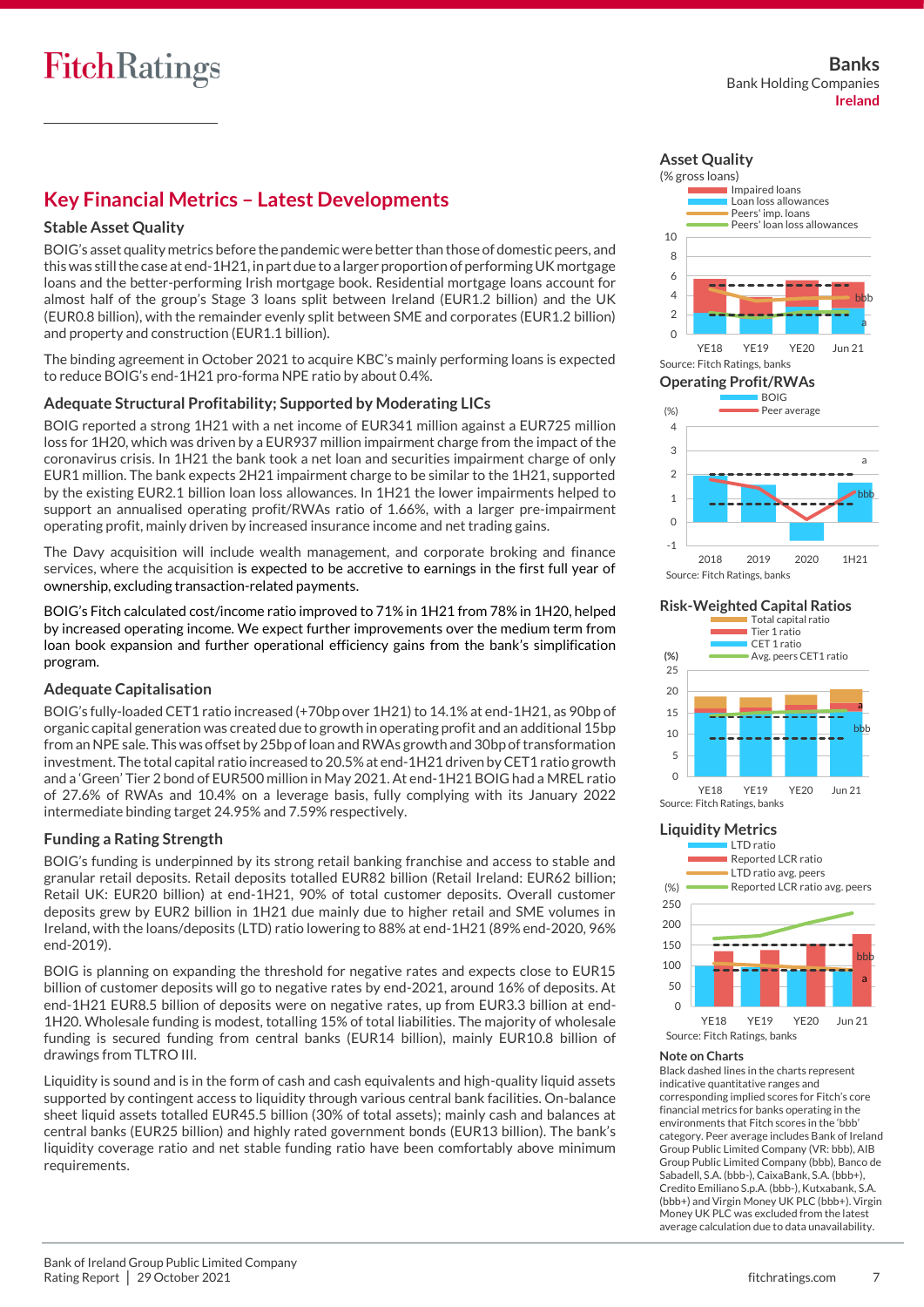## **Sovereign Support Assessment**

## **No Sovereign Support Factored into Ratings**

We believe that BOIG's and BOI's senior creditors cannot rely on extraordinary support from the Irish authorities if the bank is declared non-viable. This is in line with other Irish and eurozone banks. It reflects our belief that the authorities' propensity to support the banking system and their ability to do so ahead of senior bondholders participating in losses has decreased materially following the implementation of recovery and resolution legislation.

| <b>Support Rating Floor</b>                                               |          |                | Value     |
|---------------------------------------------------------------------------|----------|----------------|-----------|
| Typical D-SIB SRF for sovereign's rating level (assuming high propensity) |          | A or A-        |           |
| Actual country D-SIB SRF                                                  |          |                | NF        |
| <b>Support Rating Floor:</b>                                              |          |                | <b>NF</b> |
| <b>Support Factors</b>                                                    | Positive | <b>Neutral</b> | Negative  |
| Sovereign ability to support system                                       |          |                |           |
| Size of banking system relative to economy                                |          |                |           |
| Size of potential problem                                                 |          |                |           |
| Structure of banking system                                               |          |                |           |
| Liability structure of banking system                                     |          |                |           |
| Sovereign financial flexibility (for rating level)                        |          |                |           |
| Sovereign propensity to support system                                    |          |                |           |
| Resolution legislation with senior debt bail-in                           |          |                |           |
| Track record of banking sector support                                    |          |                |           |
| Government statements of support                                          |          |                |           |
| Sovereign propensity to support bank                                      |          |                |           |
| Systemic importance                                                       |          |                |           |
| Liability structure of bank                                               |          |                |           |
| Ownership                                                                 |          |                |           |
| Specifics of bank failure                                                 |          |                |           |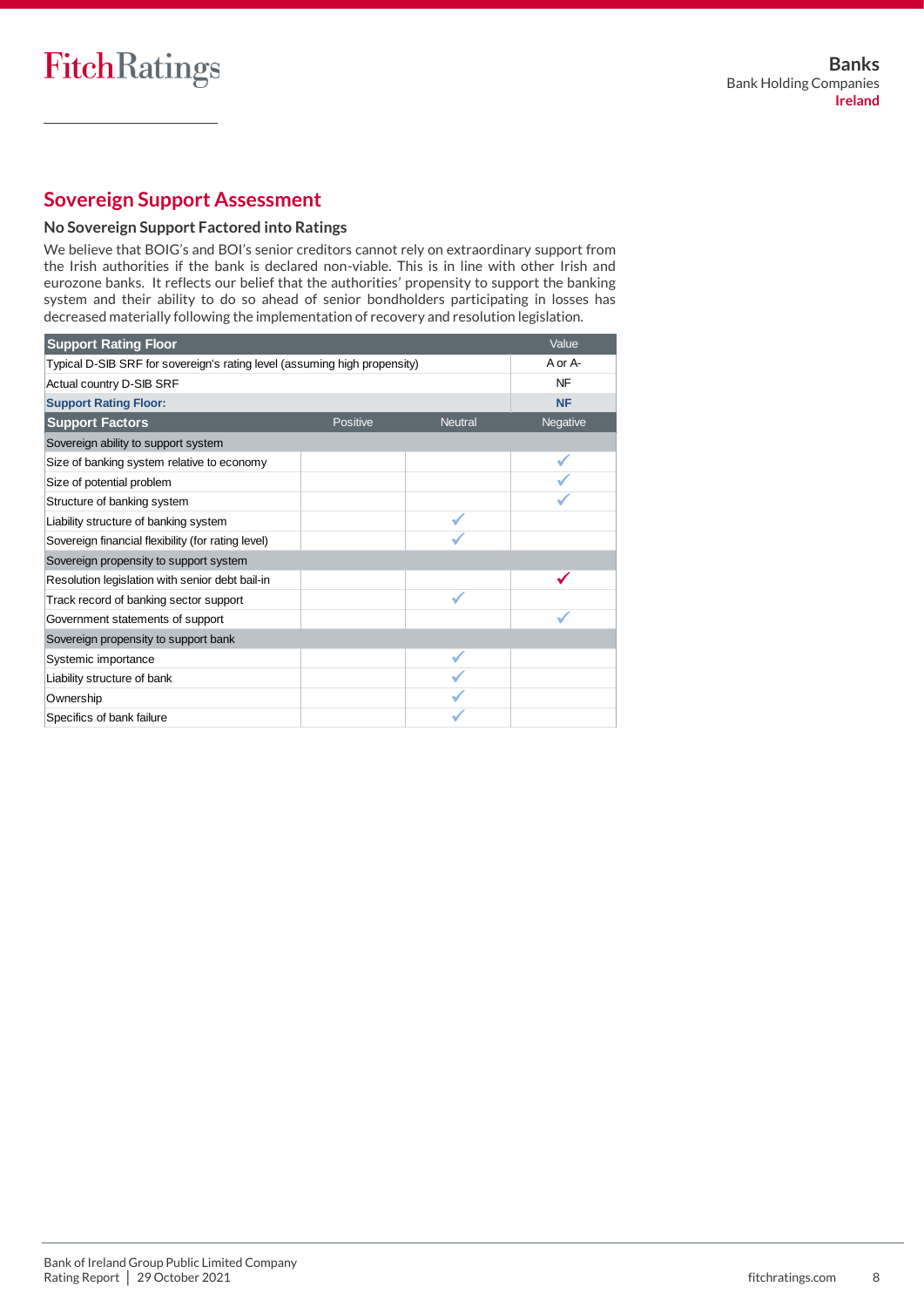## **Environmental, Social and Governance Considerations**

#### FitchRatings **Bank of Ireland Group Public Limited Company**

## **Banks Ratings Navigator**

| <b>Credit-Relevant ESG Derivation</b>                                                                                                                                                                                                                                        |                  |          |               |              |  |  |  |
|------------------------------------------------------------------------------------------------------------------------------------------------------------------------------------------------------------------------------------------------------------------------------|------------------|----------|---------------|--------------|--|--|--|
| Bank of Ireland Group Public Limited Company has 5 ESG potential rating drivers<br>Bank of Ireland Group Public Limited Company has exposure to compliance risks including fair lending practices, mis-selling, repossession/foreclosure practices, consumer data protection | key driver       | $\Omega$ | <b>issues</b> | <b>D</b>     |  |  |  |
| (data security) but this has very low impact on the rating.<br>Governance is minimally relevant to the rating and is not currently a driver.                                                                                                                                 | driver           | $\Omega$ | <b>issues</b> |              |  |  |  |
|                                                                                                                                                                                                                                                                              | potential driver |          | <b>issues</b> | $\mathbf{3}$ |  |  |  |
|                                                                                                                                                                                                                                                                              | not a rating     |          | issues        |              |  |  |  |
|                                                                                                                                                                                                                                                                              | driver           |          | <b>issues</b> |              |  |  |  |

#### **Environmental (E)**

| <b>General Issues</b>                                            | E Score        | <b>Sector-Specific Issues</b>                                                                                                                                                                             | Reference                                                                                 |                         | <b>E</b> Scale |
|------------------------------------------------------------------|----------------|-----------------------------------------------------------------------------------------------------------------------------------------------------------------------------------------------------------|-------------------------------------------------------------------------------------------|-------------------------|----------------|
| GHG Emissions & Air Quality                                      | 1              | n.a.                                                                                                                                                                                                      | n.a.                                                                                      | 5                       |                |
| Energy Management                                                | $\mathbf{1}$   | n.a.                                                                                                                                                                                                      | n.a.                                                                                      | $\overline{4}$          |                |
| Water & Wastewater Management                                    | $\mathbf{1}$   | n.a.                                                                                                                                                                                                      | n.a.                                                                                      | 3                       |                |
| Waste & Hazardous Materials<br>Management; Ecological Impacts    | $\mathbf{1}$   | n.a.                                                                                                                                                                                                      | n.a.                                                                                      | $\overline{2}$          |                |
| Exposure to Environmental<br>Impacts                             | $\overline{2}$ | Impact of extreme weather events on assets and/or operations and<br>corresponding risk appetite & management; catastrophe risk; credit<br>concentrations                                                  | Company Profile; Management &<br>Strategy; Risk Appetite; Asset<br>Quality                | 1                       |                |
| Social (S)                                                       |                |                                                                                                                                                                                                           |                                                                                           |                         |                |
| <b>General Issues</b>                                            | S Score        | <b>Sector-Specific Issues</b>                                                                                                                                                                             | Reference                                                                                 |                         | <b>S</b> Scale |
| Human Rights, Community<br>Relations, Access & Affordability     | $\overline{2}$ | Services for underbanked and underserved communities: SME and<br>community development programs; financial literacy programs                                                                              | Company Profile; Management &<br>Strategy; Risk Appetite                                  | 5                       |                |
| Customer Welfare - Fair<br>Messaging, Privacy & Data<br>Security | 3              | Compliance risks including fair lending practices, mis-selling,<br>repossession/foreclosure practices, consumer data protection (data<br>security)                                                        | Operating Environment; Company<br>Profile; Management & Strategy;<br><b>Risk Appetite</b> | $\overline{4}$          |                |
| Labor Relations & Practices                                      | $\overline{2}$ | Impact of labor negotiations, including board/employee compensation<br>and composition                                                                                                                    | Company Profile; Management &<br>Strategy                                                 | 3                       |                |
| Employee Wellbeing                                               | $\mathbf{1}$   | n.a.                                                                                                                                                                                                      | n.a.                                                                                      | $\overline{z}$          |                |
| <b>Exposure to Social Impacts</b>                                | $\overline{2}$ | Shift in social or consumer preferences as a result of an institution's<br>social positions, or social and/or political disapproval of core banking<br>practices                                          | Company Profile; Financial Profile                                                        | 1                       |                |
| Governance (G)                                                   |                |                                                                                                                                                                                                           |                                                                                           |                         |                |
| <b>General Issues</b>                                            | G Score        | <b>Sector-Specific Issues</b>                                                                                                                                                                             | Reference                                                                                 |                         | <b>G</b> Scale |
| <b>Management Strategy</b>                                       | 3              | Operational implementation of strategy                                                                                                                                                                    | Management & Strategy                                                                     | 5                       |                |
| Governance Structure                                             | 3              | Board independence and effectiveness; ownership concentration;<br>protection of creditor/stakeholder rights; legal /compliance risks;<br>business continuity; key person risk; related party transactions | Management & Strategy; Earnings &<br>Profitability; Capitalisation &<br>Leverage          | $\overline{\mathbf{A}}$ |                |
| Group Structure                                                  | 3              | Organizational structure; appropriateness relative to business model;<br>opacity; intra-group dynamics; ownership                                                                                         | Company Profile                                                                           | 3                       |                |
| Financial Transparency                                           | 3              | Quality and frequency of financial reporting and auditing processes                                                                                                                                       | Management & Strategy                                                                     | $\overline{2}$          |                |
|                                                                  |                |                                                                                                                                                                                                           |                                                                                           |                         |                |

Unless otherwise disclosed in this section, the highest level of ESG credit relevance is a score of '3'. This means ESG issues are credit neutral or have only a minimal credit impact on the entity, either due to their nature or the way in which they are being managed by the entity. For more information on Fitch's ESG Relevance Scores, visit [www.fitchratings.com/esg](http://www.fitchratings.com/esg)

**How to Read This Page**<br>ESG scores range from 1 to 5 based on a 15-level color gradation. Red (5) is most relevant and green (1) is least relevant.

The Environmental (E), Social (S) and Governance (G) tables break out<br>the individual components of the scale. The right-hand box shows the<br>aggregate E, S, or G score. General Issues are relevant across all markets<br>with Sec

The Credit-Relevant ESG Derivation table shows the overall ESG score.<br>This score signifies the credit relevance of combined E, S and G issues to the<br>entity's credit rating. The three columns to the left of the overall ESG

**Classification** of ESG issues has been developed from Fitch's sector ratings<br>criteria. The General Issues and Sector-Specific Issues draw on the<br>classification standards published by the United Nations Principles for<br>Resp Board (SASB).

**Sector references** in the scale definitions below refer to Sector as displayed in the Sector Details box on page 1 of the navigator.

| <b>CREDIT-RELEVANT ESG SCALE</b> |                                                                                                                                                                                                     |  |  |  |  |  |  |
|----------------------------------|-----------------------------------------------------------------------------------------------------------------------------------------------------------------------------------------------------|--|--|--|--|--|--|
|                                  | How relevant are E, S and G issues to the overall credit rating?                                                                                                                                    |  |  |  |  |  |  |
| 5                                | Highly relevant, a key rating driver that has a significant impact on<br>the rating on an individual basis. Equivalent to "higher" relative<br>importance within Navigator.                         |  |  |  |  |  |  |
| 4                                | Relevant to rating, not a key rating driver but has an impact on the<br>rating in combination with other factors. Equivalent to "moderate"<br>relative importance within Navigator.                 |  |  |  |  |  |  |
| 3                                | Minimally relevant to rating, either very low impact or actively<br>managed in a way that results in no impact on the entity rating.<br>Equivalent to "lower" relative importance within Navigator. |  |  |  |  |  |  |
| $\mathcal{P}$                    | Irrelevant to the entity rating but relevant to the sector.                                                                                                                                         |  |  |  |  |  |  |
|                                  | Irrelevant to the entity rating and irrelevant to the sector.                                                                                                                                       |  |  |  |  |  |  |